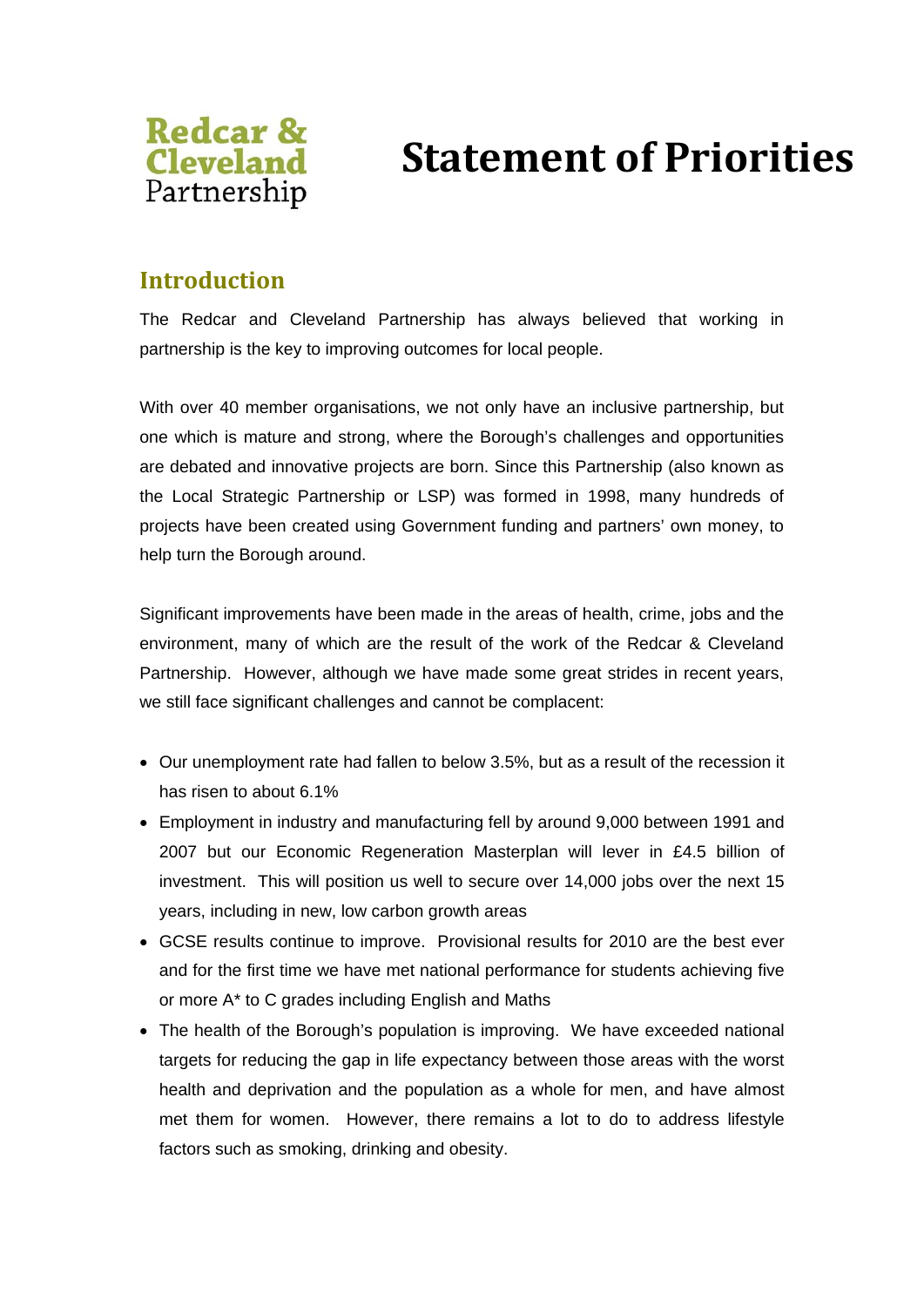- Crime rates fell to their lowest level for 10 years, but there are localised problems, with some areas of the borough that have twice the national average crime rate.
- Incidents of ASB have decreased by 14.4% over the last year although we continue to see peaks during the school summer holidays
- Offences of criminal damage have decreased by 26%, but still accounts for a quarter of overall crime in the Borough.
- We have an aging population it is estimated that the population aged over 50 will increase by 20% between 2008 and 2025.This has major implications for how all public, private and third sector services are developed and delivered.
- We possess high quality environments including 12km of nationally recognised Heritage Coast and a significant part of the North Yorkshire Moors National Park, yet we are one of the highest emitters of greenhouse gas emissions nationally.

Despite the challenges we face, the spirit of partnership working in Redcar and Cleveland continues, and we are committed to emerging from these uncertain times stronger and more focussed to serve local people in ever more creative and effective ways.

## **A Better Focus for a Better Borough**

Our current Sustainable Community Strategy, entitled Building a Better Borough, was published in 2008. It is the key strategic planning document for the Redcar and Cleveland Partnership and also has a strong influence over the priorities and direction of public service providers in the Borough. The Strategy sets out our vision for how life will be in Redcar and Cleveland in 2021, and how we intend to get there. It has helped ensure we have a mature and focussed Partnership where agencies act individually and collaboratively for the benefit of the Borough.

Although our long term priorities have not changed, we recognise that if we are to continue to improve outcomes for local people, we need to be more tightly focussed on tackling the issues that matter most in the Borough, ensuring our resources are targeted where they are most needed. The Partnership has therefore developed this Statement of Priorities to clearly identify the most critical challenges for the Borough in the medium term (over the next five years) and to set out how we are tackling them.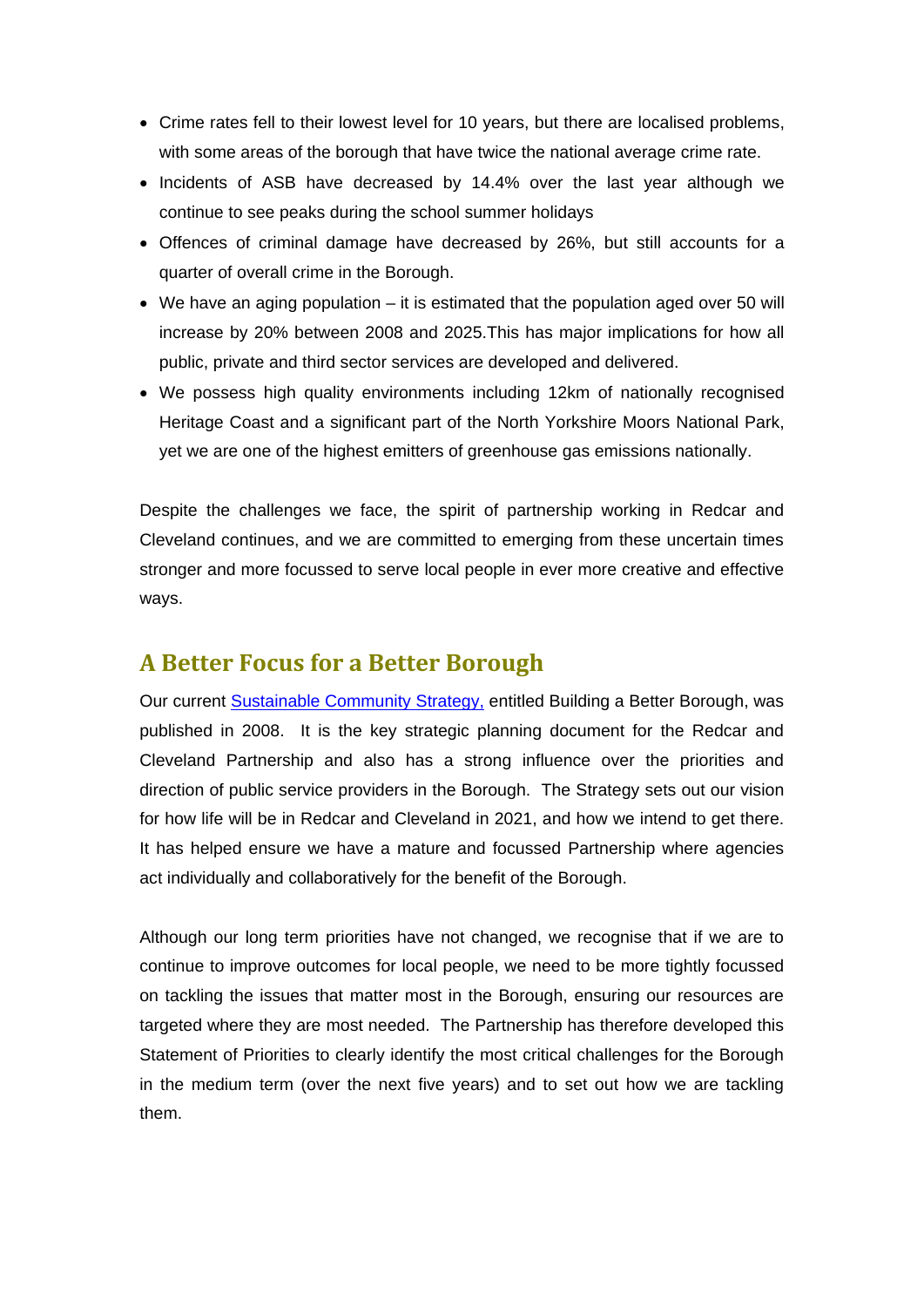This Statement of Priorities will complement and support the SCS, rather than replace it. It will be our main strategic and operational focus in the medium term. The SCS will continue to be our road map to achieving our long term vision, ensuring that the LSP does not lose sight of the wider issues that we still need to address together.

The Statement sets out the outcomes we want to achieve collaboratively, together with a small number of objectives which state what we will do to achieve them. It also includes details of the key plans, strategies and initiatives that will contribute to achieving these priority objectives. A small number of performance indicators have been identified to ensure that we are effective and efficient in delivering our priorities. The Statement will be reviewed annually to ensure that the LSP is able to respond to any emerging significant issues.

In identifying our top priorities, we have taken many things into consideration  $-$  the views of a wide range of stakeholders including partners, local people and Elected Members; statistics about the local area, and information about how we have performed over the last two years. We have also taken into account the rapidly changing social and political landscape.

### **Links to the Local Development Framework**

The Council is currently preparing its Local Development Framework (LDF) to set out the long term spatial planning strategy for the Borough (outside the North York Moors National Park). The LDF is the statutory development plan for the Borough, and it provides the overarching spatial element for the Sustainable Community Strategy and the Statement of Priorities.

The Core Strategy and Development Policies Development Plan Documents (DPDs) were adopted in 2007, and was developed in synergy with the Sustainable Community Strategy. The Communities and Economy DPD is now being developed to set out site specific proposals and detailed policies, and will take into account the Statement of Priorities. This will ensure that the LDF continues to make a significant contribution to achieving our outcomes.

# **Underpinning Principles**

The Statement of Priorities is underpinned by the following principles: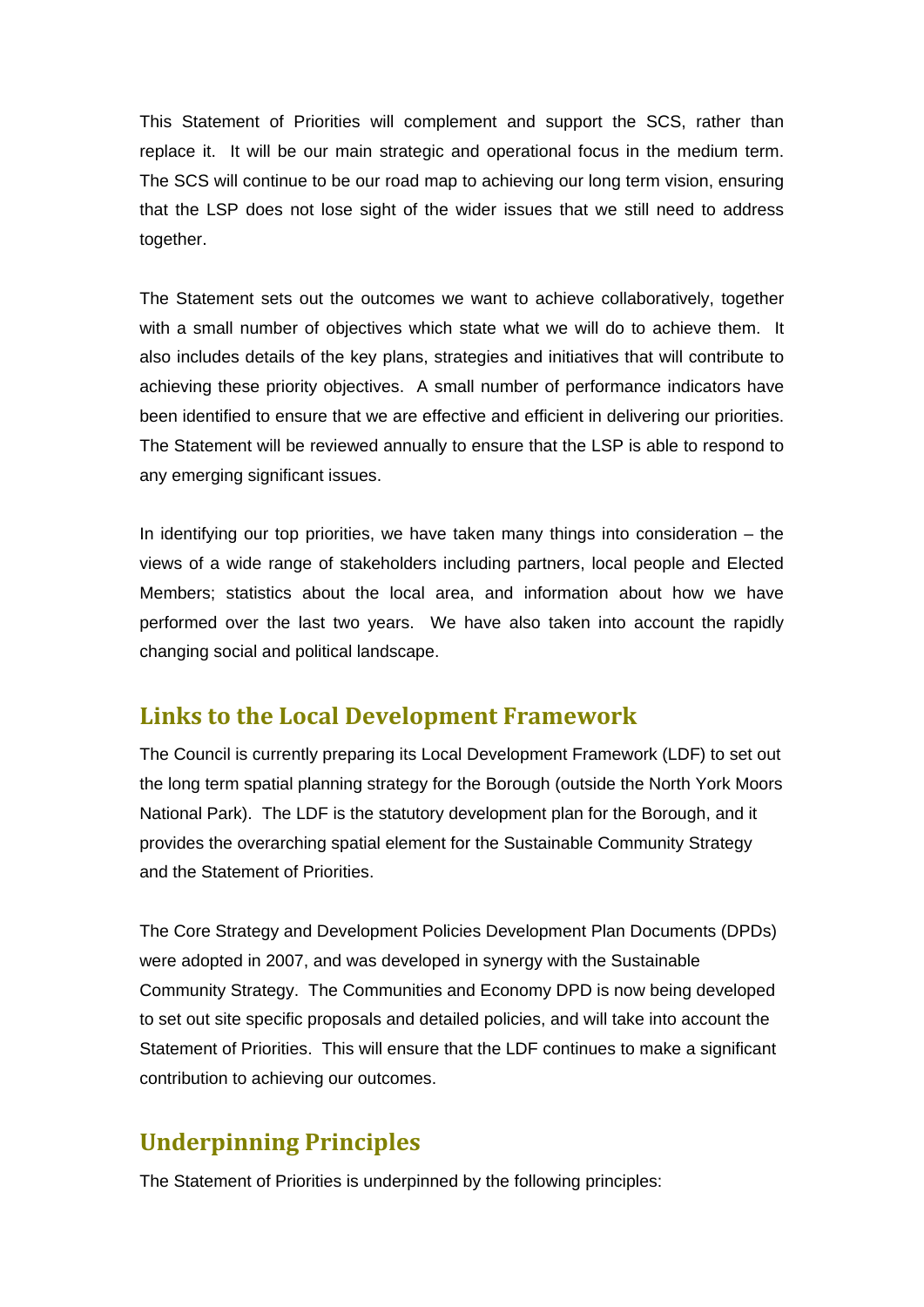#### **Working differently**

The Public Sector is facing unprecedented cuts but in uncertain economic times, the demand for the services we provide is likely to rise. This means we need to do more for less, and working in partnership will be key to minimising the impact of cuts on our citizens and communities.

As a consequence, the role of the Partnership has gone beyond that of improving outcomes for local people. Achieving efficiencies and value for money is now of equal importance. We need to think differently about how we tackle the big issues in our Borough, and deliver the outcomes set out in this Statement. We need to change the way we work and cross thematic and organisational boundaries to share skills, knowledge and resources. We also need to work collectively to identify the individuals and families with the greatest, most complex needs, and develop radically different approaches to meeting their needs.

The Partnership is already responding proactively to these challenges. Our approach to Neighbourhood Management is revolutionising the way in which we deliver services at a local level through co-ordinated, locally-focussed partnership activity. Neighbourhood plans will soon be in place for all our neighbourhoods. These have been developed through extensive engagement with residents to identify the local priorities for targeted, collective action. Neighbourhood management is already helping us to deliver more responsive services that meet the diverse needs of different communities, and to improve outcomes for local people.

The Council has also recognised the importance of partnership working by including 'Improving Outcomes through Partnership' as one of its top five business improvement projects. A Total Place Group has also been established to bring together senior managers from major public service providers in the borough. Chaired by the Council's Chief Executive, the group has identified a ten point plan of action to focus on. The Group will also pave the way for us to manage "Community Budgets".in 2013/14, which, it is envisaged, will pool budgets for local public service partnerships to work together more effectively, help improve outcomes, and reduce duplication and waste.

All of this has significant implications for the Partnership moving forward. We are now embarking on a fundamental review of the Partnership to ensure we are fit for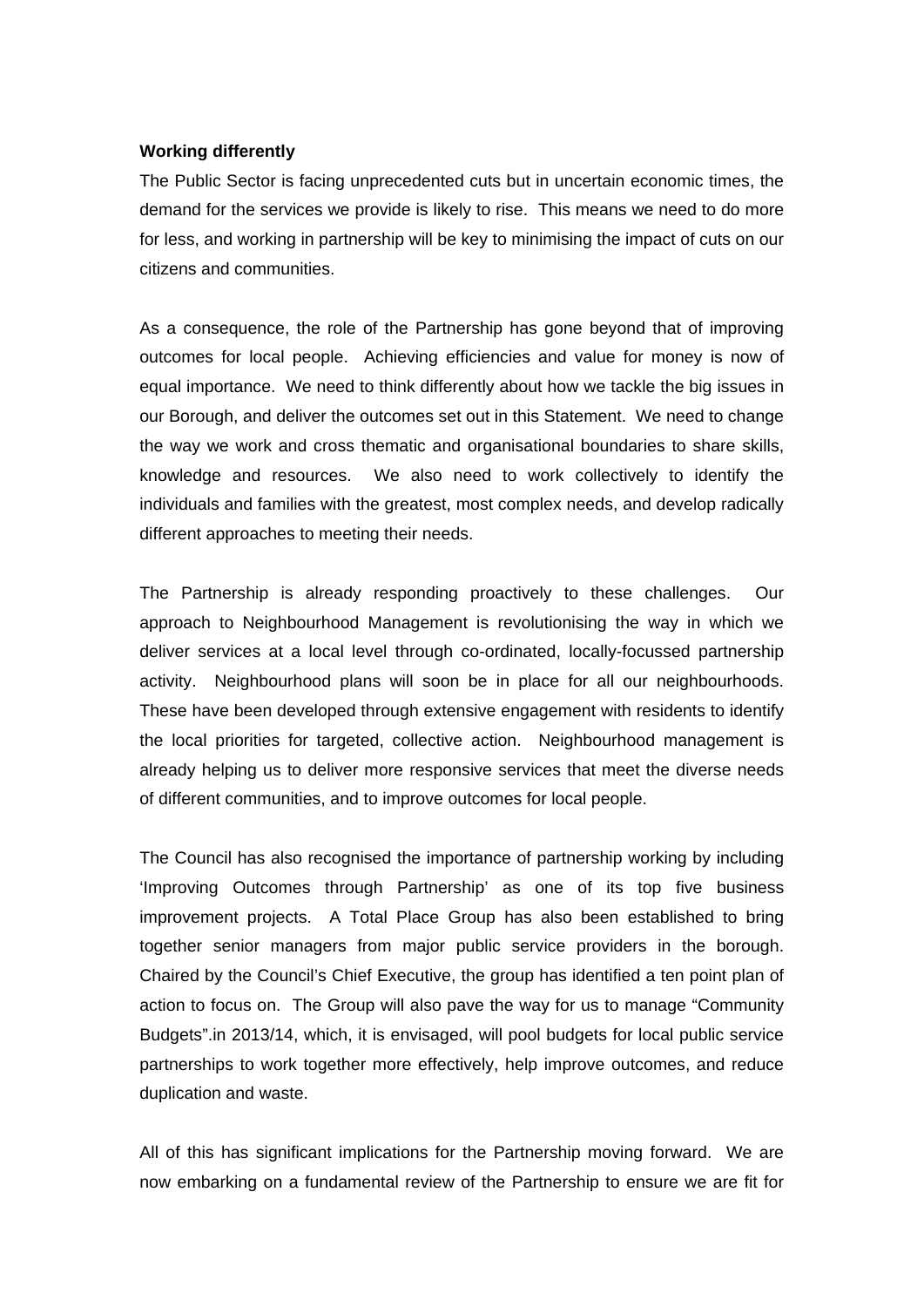purpose and in a strong position to be able to deliver the priorities that are set out within this Statement. It is anticipated that the review will be completed in Summer 2011.

### **Eradicating Child Poverty**

Over 7,500 children in Redcar & Cleveland live in poverty (2008, as defined by NI 116). Research shows children who grow up in poverty are much more likely to under achieve in school, be workless, be victims of crime including domestic violence, commit crime and anti-social behaviour, and experience ill health. People who are subject to these negative experiences are less likely to make a positive contribution to society and experience economic well-being.

The Redcar and Cleveland Partnership is fully committed to eradicating child poverty by 2020, and the priorities contained within this Statement have been designed to make a significant contribution to achieving this. They also support those children and young people with the greatest need who live in low income households. In addition, we are developing our Child Poverty Strategy in line with the statutory requirement, and will ensure that there is synergy and co-ordination between the Strategy and the Statement of Priorities.

### **Equality and Fairness**

The Redcar and Cleveland Partnership places equality, fairness and good relations at the heart of everything we do. We have already made a great deal of progress towards making Redcar and Cleveland a fairer and more inclusive place to live, work and visit, but there is still much more we can do.

The outcomes and priorities in this Statement will help us to ensure that people are protected from unfair treatment and disadvantage, and remove barriers that prevent people from accessing services, progressing and achieving in life. They will also help us to work with local people to build strong positive relationships between and within communities.

The Equality Act 2010 protects people on the grounds of the following "protected characteristics":

- Age
- **Disability**
- Gender reassignment
- Race
- Sex
- Sexual orientation
- Marriage and civil partnership
- Pregnancy and maternity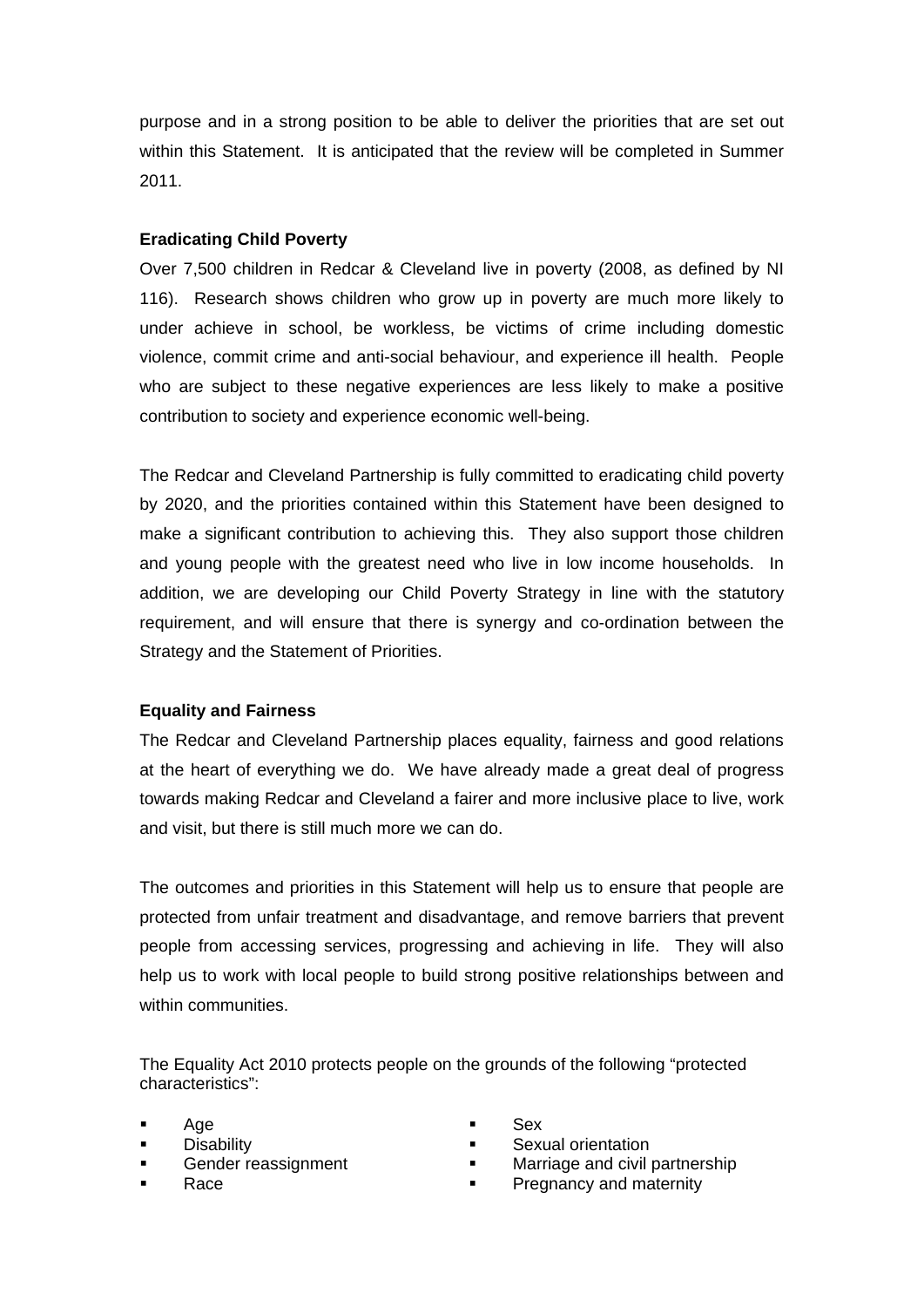#### religion or belief

The Partnership will rise to the challenge of the Equality Act by protecting these groups. We also recognise that people can be disadvantaged because of their social background or where they live. The Statement has therefore also been developed to reduce inequalities between different areas within our borough, as well as those between people who share a protected characteristic, and those who do not.

The outcomes and priorities contained within the Statement are based on robust needs analysis, taking into account data and the view of our local residents and service users. This has helped us to understand how it will impact on, or affect different communities, especially those groups or communities who are more likely to experience inequality, discrimination, social exclusion or disadvantage.

Partnership resources are not infinite and we therefore need to ensure that they are targeted where they will make the biggest difference. Targeting, by definition, means that some people will benefit more than others from the services or improvements that we are delivering. However, as a Partnership we are committed to ensuring that we focus our efforts on helping the people and communities who are most in need, regardless of their social background or "protected characteristic." In doing so, we will continue to monitor our actions to ensure that they do not inadvertently lead to inequality or disadvantage elsewhere.

### **Environmental Sustainability**

Ensuring that the activities we undertake are underpinned by the principles of sustainability and environmental improvement is a key priority for the Redcar and Cleveland Partnership. We are fully committed to reducing our impact on climate change, better prepare for its effects, and also protect and enhance the green and open space in our communities. The Environment Partnership of the LSP will develop its new Sustainable Environment Strategy for the Borough by April 2011 to focus on embedding climate change mitigation and adaptation in decision making and supporting green infrastructure.

# **Our Aspiration for the Borough**

We want Redcar and Cleveland to be a prosperous borough, where all our residents lead long, healthy and fulfilling lives. People will always be treated equally and fairly,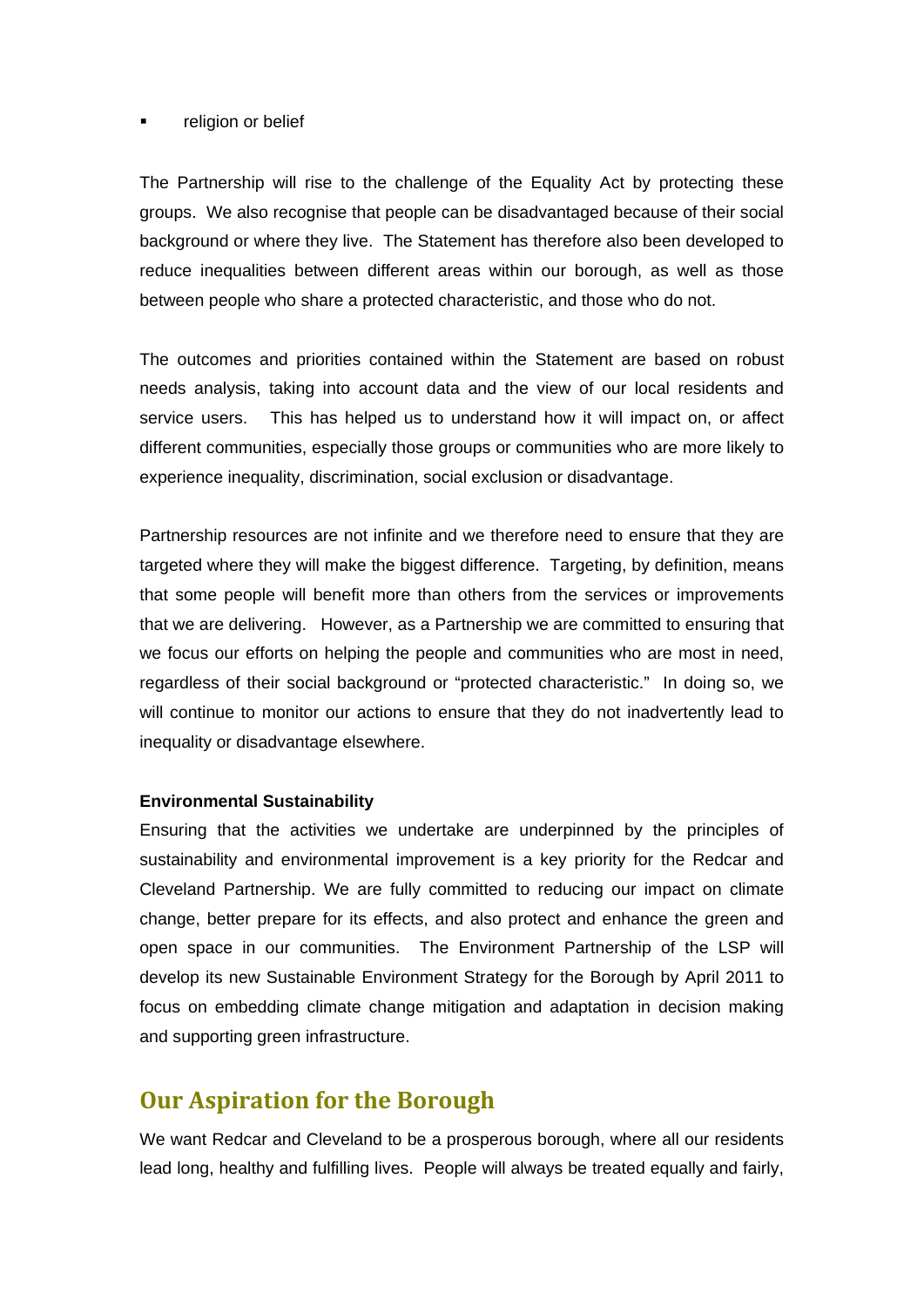and diversity will be embraced. There will be plenty of rewarding and sustainable jobs that can be accessed by local people who are skilled and employable. No child will grow up in poverty, and all young people will aspire to be the best they can be. Our most vulnerable people will be protected from harm, and we will all feel safe in our homes and outside. Communities will be empowered to come together to bring about change in their neighbourhood, and we will all feel proud of where we live.

In order to achieve this, we have agreed to focus on five outcomes, each of which is underpinned by a small number of priority objectives that we believe will help us to deliver real improvements.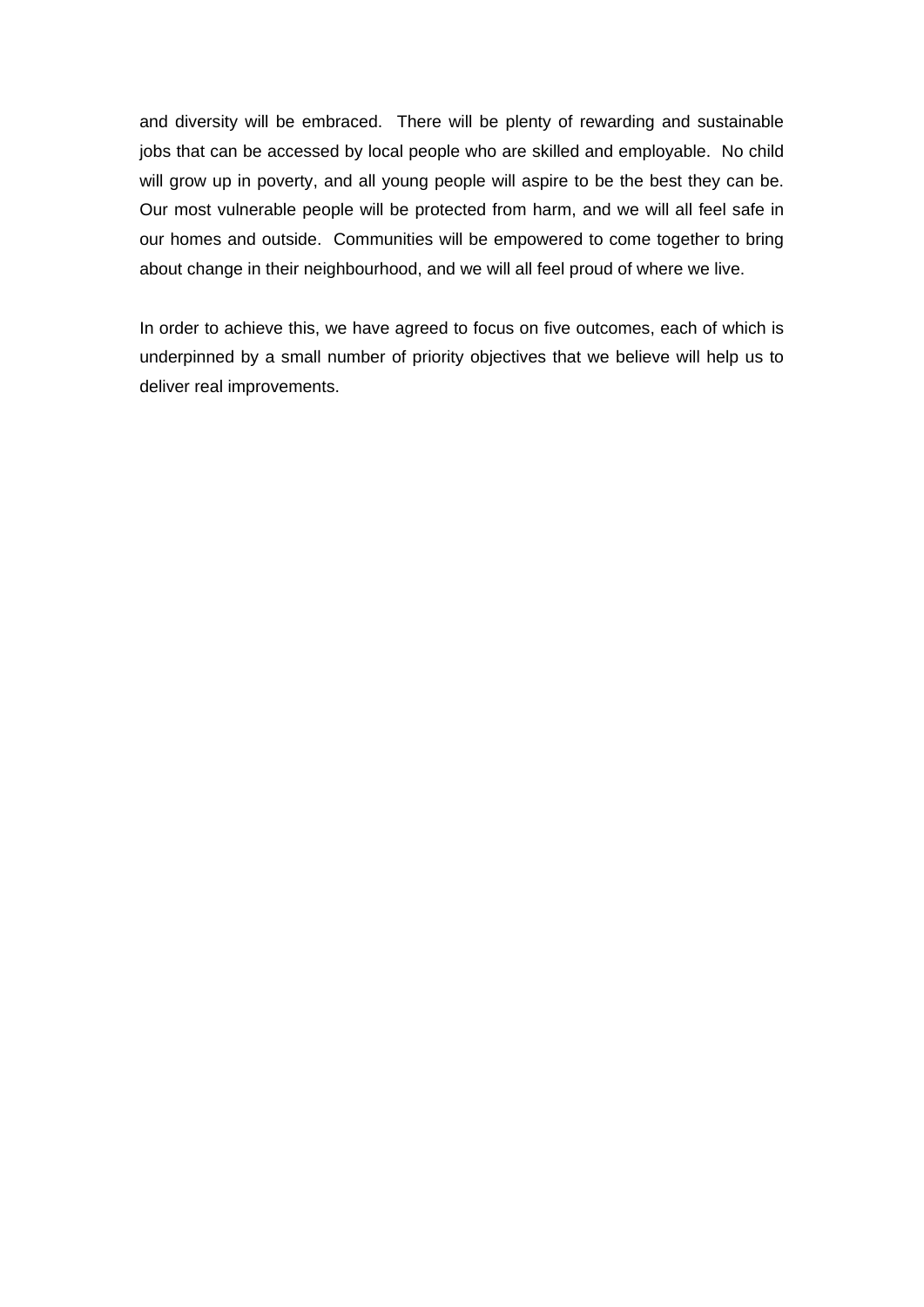# **Our Priorities**

### Outcome 1:

**A thriving local economy, with local people who have the skills to secure jobs**

In order to achieve this outcome we will:

- Attract new businesses into the borough and support existing businesses to grow;
- Help unemployed residents, particularly those from disadvantaged areas, into sustainable employment;
- Prevent people from becoming unemployed, with a particular focus on young people leaving education.

### Outcome 2:

### **Healthier and longer lives for all**

In order to achieve this outcome we will:

- Reduce smoking prevalence with a particular focus on supporting maternal smokers and their families;
- Reduce the prevalence of obesity through increased participation in physical activity and improved diet and nutrition;
- Reduce alcohol related harm.
- Reduce emergency hospital admissions through the development of local integrated services

### **Outcome 3:**

### **People are protected and feel safe**

In order to achieve this outcome we will:

- Develop our approach, through Neighbourhood working to address the causes of anti-social behaviour and criminal damage;
- Reduce violent crime;
- Safeguard vulnerable adults;